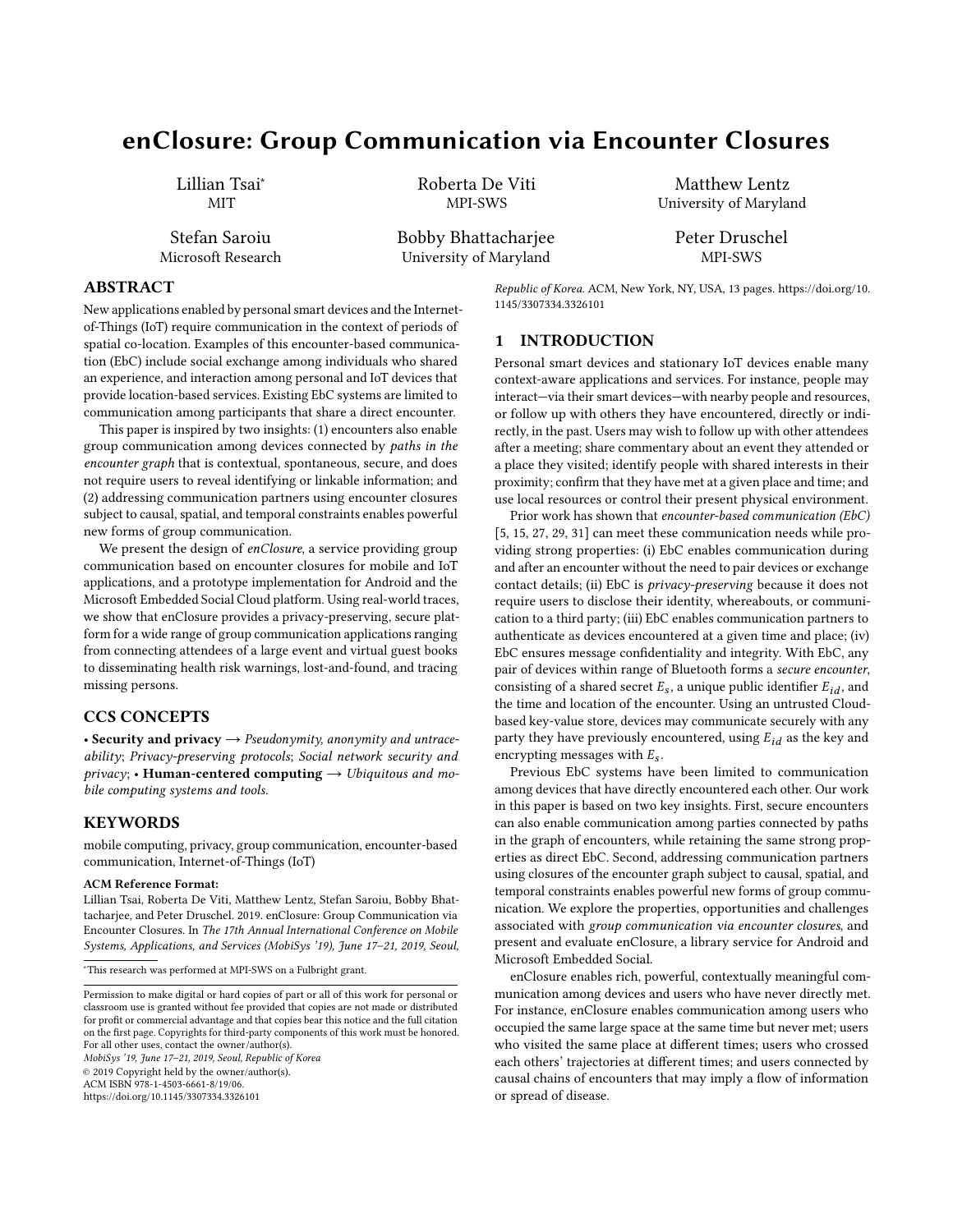As we will show, enClosure facilitates communication among users who shared an experience like a large event or journey; communication among users and stationary devices in their wider vicinity; virtual guest book and context-based recommendation services; lost-and-found services; targeted dissemination of health risk warnings; and even aid in the investigation of missing person cases. Users can retain the opportunity to participate in these forms of communication in a privacy-preserving manner, i.e., without disclosing their identity, whereabouts, or linkable information, merely by running the enClosure service in the background.

enClosure differs fundamentally from existing forms of group communication. Unlike in conventional address-based group communication, users need not exchange individual addresses or agree on a group address. Unlike in publish-subscribe services, users need not agree on a topic ontology or reveal their interests. Unlike in Web-based location services like Foursquare, Facebook Places, or Google Latitude, users need not disclose their identities, whereabouts, social connections, and communication to a third party. With enClosure, users address intended receivers via encounter closures with causal, temporal, and spatial constraints. This form of addressing gives enClosure unique expressive power to name communication partners, without requiring users to reveal upfront their interests, contact details, or other linkable information.

In the remainder of this paper, we discuss related work and applications of enClosure; present the design of enClosure and an analysis of its security properties; evaluate our prototype implementation; and conclude with a discussion of remaining challenges.

### 2 RELATED WORK

Encounter-based communication We first review prior work on encounter-based communication. Unlike enClosure, the prior work is limited to communication among devices that have directly encountered each other.

SMILE [\[29\]](#page-12-4) and SmokeScreen [\[15\]](#page-12-2) form encounters by negotiating a key among all devices within radio range at a given time. MeetUp [\[31\]](#page-12-5) supports pairwise secure encounters, but it is not privacy-preserving: devices are trackable because encounters are authenticated using certificates that link a public key to a user profile picture. SMILE, SmokeScreen, and MeetUp provide encounters only in the context of specific applications, while enClosure provides a general-purpose communication platform supporting encounter-based group communication.

SDDR [\[27\]](#page-12-3) forms secure encounters among devices within range of Bluetooth. The encounter protocol we use in enClosure builds on SDDR, but uses Bluetooth only for device discovery and instead performs a Diffie-Hellman (DH) key exchange via the Cloud. This protocol has the same security properties as SDDR, but forms encounters more quickly and with lower energy consumption. SDDR does not support group communication on the encounter graph, which is the focus of enClosure.

EnCore [\[5\]](#page-12-1) provides a platform for mobile social apps based on EbC. Users can designate sets of direct encounters as part of a social event, negotiate group keys, and communicate within an event. enClosure instead provides a general platform for contextaware group communication among users connected by chains of encounters subject to spatial, temporal, and causality constraints.

MobiClique [\[32\]](#page-12-6) combines social networks and Bluetooth encounters to form ad hoc social networks. Previously co-located users can share content, be notified of nearby users with matching profiles, exchange friend invitations in an OSN, or post messages to interest groups. However, MobiClique encounters are linkable and not privacy-preserving; users advertise their presence and profile to nearby devices.

Proximity-based communication Delay-tolerant networking [\[20\]](#page-12-7) uses periods of co-location/connectivity of mobile devices to opportunistically forward data. EbC and enClosure instead use encounters to form communication endpoints, which can be used subsequently for authentication, encryption, and naming of communication over separate, untrusted communication channels, potentially long after the physical encounters have ended.

AirDrop [\[1\]](#page-12-8), Android Beam [\[2\]](#page-12-9), ShareIt [\[3\]](#page-12-10), or FilesGo [\[4\]](#page-12-11) are designed for singular, ad hoc interactions among presently co-located devices. Unless users remember to exchange contact information, further communication becomes impossible once the devices are out of range. McNamara et al. [\[30\]](#page-12-12) address opportunistic media transfer among co-located devices. To accommodate long transfer times, the system predicts periods of co-location (e.g., during a joint public transit ride) based on devices' encounter histories. However, devices are linkable across encounters and disclose shared files.

ViewMap [\[25\]](#page-12-13) allows authorities to identify information relevant to an accident among videos recorded by car dashcams, while preserving users' privacy. Users exchange their videos' fingerprints with nearby vehicles using short-range radio as proof-of-presence, and anonymously upload trajectories and received fingerprints. The system then builds a spatial map that allows it to solicit relevant videos. This application could be built easily on top of enClosure.

Proximity-based social networking Services like Foursquare, Facebook Places, and Google Latitude require users to check in with their current location. The service matches locations and notifies users of nearby people and resources. These services require users to reveal their identity and whereabouts to a third party.

Proximity-based profile matching E-SmallTalker [\[35\]](#page-12-14) and D-Card [\[12\]](#page-12-15) provide profile matching via Bloom filters among colocated devices. These devices can be owned by strangers (E-Small-Talker) or friends (D-Card). However, users disclose personal information with nearby users; security and privacy is not a focus of the work. Serendipity [\[19\]](#page-12-16) facilitates interactions among co-located users through a centralized server, using Bluetooth and a Cloud service that stores user profiles. Users reveal their whereabouts and their preferences to the service performing the matching. FindU [\[28\]](#page-12-17) offers interest matching among co-located devices and uses secure multi-party computation (SMC) to ensure that only the profile of the best matching nearby user is revealed. Dong et al. [\[18\]](#page-12-18) and Distl et al. [\[17\]](#page-12-19) also address privacy-preserving profile matching. Privacypreserving attribute matching can be built on top of enClosure, but remains as future work.

Internet-of-Things The security and privacy of IoT devices is an active area of research [\[34\]](#page-12-20). enClosure provides spontaneous, untrackable, and authenticable group communication among smart and IoT devices connected in the encounter graph.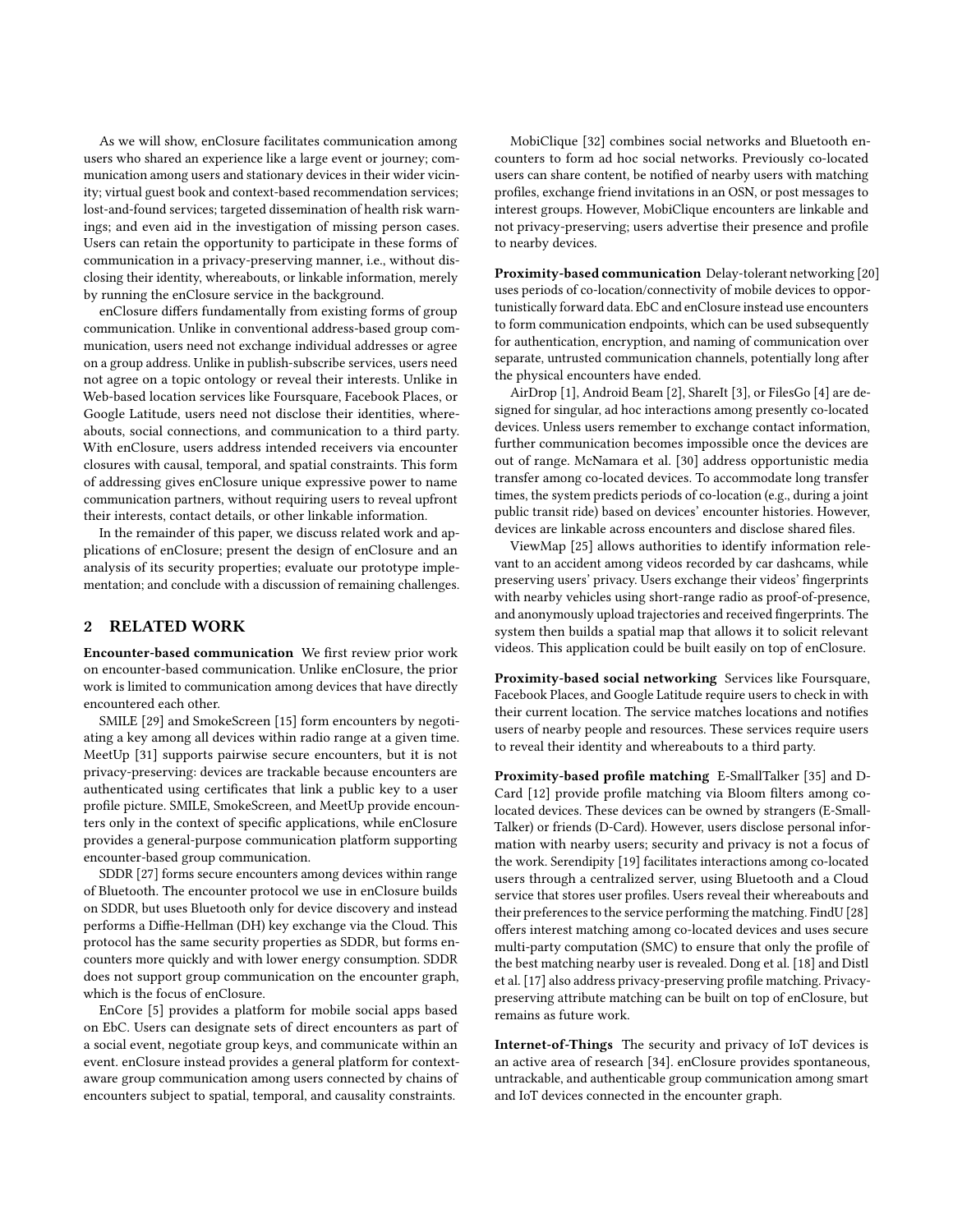<span id="page-2-0"></span>

Figure 1: enClosure Overview: Users discover others, form encounters, and may communicate via encounter closures.

### <span id="page-2-1"></span>3 ENCLOSURE APPLICATIONS

Figure [1](#page-2-0) presents an overview of enClosure. As in direct EbC, communication proceeds in phases. Devices initially discover others using short-range broadcast, and establish encounters associated with a specific location and time. During or after these encounters, devices connected in the encounter graph can communicate using an untrusted Cloud service, such as a third party key-value store. This simple, three-phase model has broad reach, and enables many new forms of contextual group communication that go far beyond direct EbC while retaining the same spontaneity, security, and privacy properties.

In the following, we sketch example scenarios and applications that can be supported by enClosure; in later sections, we discuss how exactly enClosure forwards these messages.

Communication among event attendees Attendees of a meeting or event may wish to trade tickets or swap seats, coordinate to purchase group tickets, offer and accept help, or identify individuals with a shared interest. Moreover, users may wish to communicate after the event has ended, e.g., to follow up with other attendees of a meeting, exchange photos or commentary about a shared journey, or contact a person they had missed at the event. enClosure enables such communication even among users who never encountered each other directly, as likely happens at large events.

Communication with nearby resources Users may wish to communicate with stationary resources in their vicinity. For instance, a user may receive up-to-date information about current conditions from an information beacon near a place she has visited, or retrieve information previously deposited at an edge storage device. Likewise, stationary devices can collect traffic statistics about passersby, possibly grouped by attributes that users are willing to

share, and send messages containing relevant material or requests for participation in a survey. enClosure enables this communication even if a user was never close enough to a device to form a direct encounter.

Evidence of physical proximity A chain of encounters that occurred within a given region and period provides evidence of (past) physical proximity. For instance, event organizers can rely on this chain to distribute materials or coupons to attendees via encounters; similarly, receiving a message or friend request via a chain of encounters can serve as evidence that the sender and the receiver attended the same event. enClosure provides this evidence even for pairs of devices or users that never formed a direct encounter.

The above applications can be supported also by direct EbC, but only among devices that have had a direct encounter. As a result, the range of Bluetooth radio places an an arbitrary limit on the scope of possible communication. enClosure generalizes and extends support for these applications by extending the scope of communication to devices that never formed a direct encounter, e.g., because the diameter of the event or location exceeds the range of Bluetooth. Next, we describe new patterns of communication that enable applications not possible with direct EbC.

Virtual guest book Users can post an (anonymous) message to individuals who visit a given location at different times in the style of a virtual guest book. The messages can be seen by users who visit the site in the future and, if so desired, those who had visited in the past. Guest book locations could be tourist sites, restaurants, hotels, or even real estate on the market, and can be used to convey simple greetings, observations, or suggestions. Note that unless a sender and receiver visit the site at the same time, they cannot have a direct encounter. enClosure can deliver messages among devices connected by a path in the encounter graph via a stationary device at the location.

Health risk warning A health authority may want to warn individuals who could have contracted a disease, directly or indirectly, from a given sick patient. Consider the trajectory of the patient's device while she was contagious. The authority can send a message addressed to everyone reachable from any of the patient's encounters along the trajectory via a causal chain of encounters. Unlike a public broadcast, the authority can use this method to specifically target the set of individuals at risk, regardless of their subsequent travel patterns and location.

In a related scenario, given a specific area of contamination, the authority can warn anyone that might have visited that area during a certain period of time. Here, the message is forwarded via encounters that occurred within the specified area and time period. If the contagion can be passed on to others through proximity, then the message can also be addressed to all encounters that causally followed. The health risk application highlights the epidemic-style communication that enClosure naturally enables.

Lost and found Suppose Alice lost an item; she would like to send a message to individuals who might have found it. Consider Alice's trajectory since the last time or place she recalls having the item. Starting from the encounters her device had along this trajectory,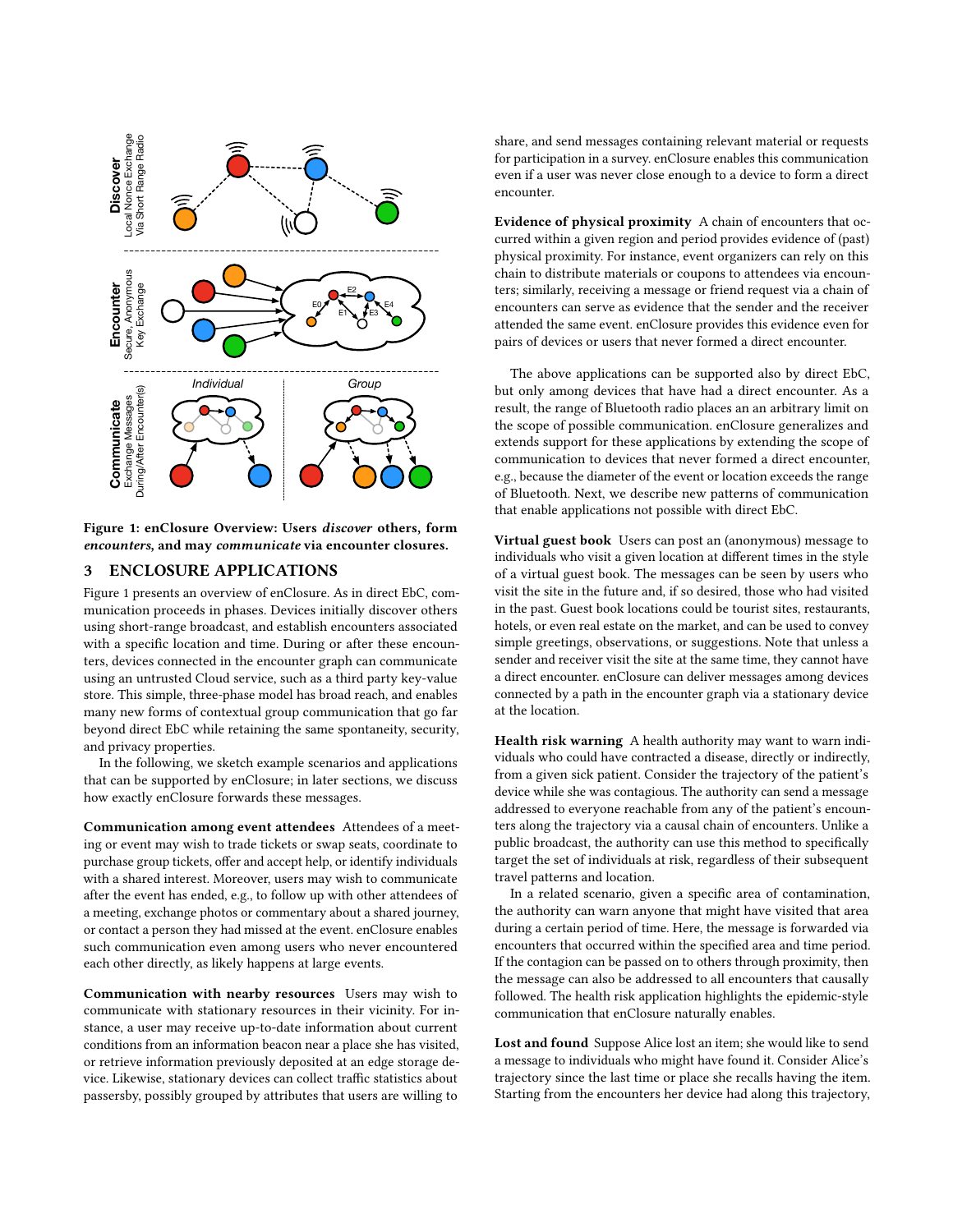<span id="page-3-1"></span>

Figure 2: enClosure's high-level architecture, including components running locally on the users' devices (bottom) along with the Cloud services (top).

Alice can send a message to users who have been near any given point on her trajectory at any time during or after Alice was there.

Call for information/witnesses Authorities often wish to solicit information or witnesses related to an accident, crime, or missing person case. enClosure can be used to reach out to potential witnesses and to devices (e.g., security, dashboard, recreational cameras) that may have captured relevant information. Such calls can be targeted to persons/devices that were at or near the time and location of an accident, or near the trajectory of a person of interest.

For example, if a child Charlie goes missing, authorities may have a recent version of his device's encounter database (either because the device was found, or because the device regularly uploads its database into the Cloud, encrypted with escrowed keys). Law enforcement can send a message to individuals who may have seen Charlie or made other relevant observations. Consider Charlie's trajectory since his last known whereabouts. Starting from the encounters Charlie's device had along this trajectory, enClosure forwards the message to any device that has been in the vicinity of a given point on Charlie's trajectory<sup>[1](#page-3-0)</sup> within some period around the time Charlie passed that point.

enClosure can support these and other applications, spontaneously and securely, without requiring users to reveal their identities, whereabouts, or communication, and without requiring them to consent to tracking their devices. Participating users merely have to run the enClosure service on their smart devices, which we show to be power-efficient in Section [8.](#page-7-0)

A common requirement of these enClosure-enabled applications is that communication partners are selected based on the spatial, temporal, or causal relationship of their encounters. This is a drastic departure from existing platforms where communication is formed around names, roles, or interests; this distinction is key to enClosure's strong privacy and security guarantees.

# 4 DESIGN PRELIMINARIES

We now describe enClosure's high-level architecture and the secure encounter formation protocol enClosure uses.

Figure [2](#page-3-1) shows the high-level architecture of enClosure. enClosure client devices run the encounter service continuously in the background. The service forms secure encounters with nearby devices and adds them to the encounter database. The service relies on Bluetooth Low Energy (BLE) to discover nearby devices and relies on a Cloud key-value store to form and maintain encounters. Moreover, it periodically uploads the device's encounter database to the forwarding agent over a secure TLS channel.

Apps running on client devices who wish to use enClosure link to the enClosure library. The library provides a messaging API, which allows apps to poll for incoming messages and to send messages. In order to encrypt, authenticate, and address messages, the library consults the encounter database. It retrieves incoming messages from and places outgoing messages into the key-value store.

The key-value store holds encrypted messages in transit, as well as Diffie-Hellman parameters advertised by enClosure devices. Our prototype relies on the Microsoft Embedded Social (ES) platform as the key-value store.

The forwarding agent forwards messages according to the constraints in messages' headers and devices' encounter databases. As part of the forwarding, the agent retrieves, re-encrypts, and inserts messages from and to the key-value store. The agent executes in a trusted execution environment (Intel SGX in our prototype). Secure TLS channels are used for all communication between devices, forwarding agent, and key-value store.

### <span id="page-3-2"></span>4.1 Forming secure encounters

We briefly describe the protocol used by enClosure to form secure encounters among devices in BLE range. Devices continuously form encounters without user interaction; therefore, energy consumption is a focus of the protocol design.

The protocol is based on the BLE version [\[5\]](#page-12-1) of the SDDR protocol [\[27\]](#page-12-3). Note that the particular choice of secure encounter formation protocol is not central to enClosure's contribution, namely group communication over encounter closures. Unlike the original SDDR implementation, our implementation uses BLE only to discover devices and exchange nonces. The Diffie-Hellman (DH) key exchange to compute the shared secret is performed via the key-value store for scalability and energy efficiency. In the original SDDR implementation, DH parameters are exchanged via BLE, requiring multiple advertisements because the parameters exceed the maximal size of a BLE advertisement. In contrast, enClosure advertises only a nonce, which fits within a single BLE advertisement. The exchange of DH parameters is done via the key-value store. Thus, our implementation can form an encounter even when two devices have received only a single advertisement from each other.

BLE supports periodic and energy-efficient broadcast of small amounts of data in the form of advertisements, which can be completely offloaded to the BLE controller. To discover nearby devices, the controller can be instructed to scan for advertisements from nearby devices. In addition to offloading advertisements, recent BLE controllers also support batched scanning, whereby advertisements

<span id="page-3-0"></span><sup>&</sup>lt;sup>1</sup>Subject to connectivity in the encounter graph, as discussed in Sec. [5](#page-4-0)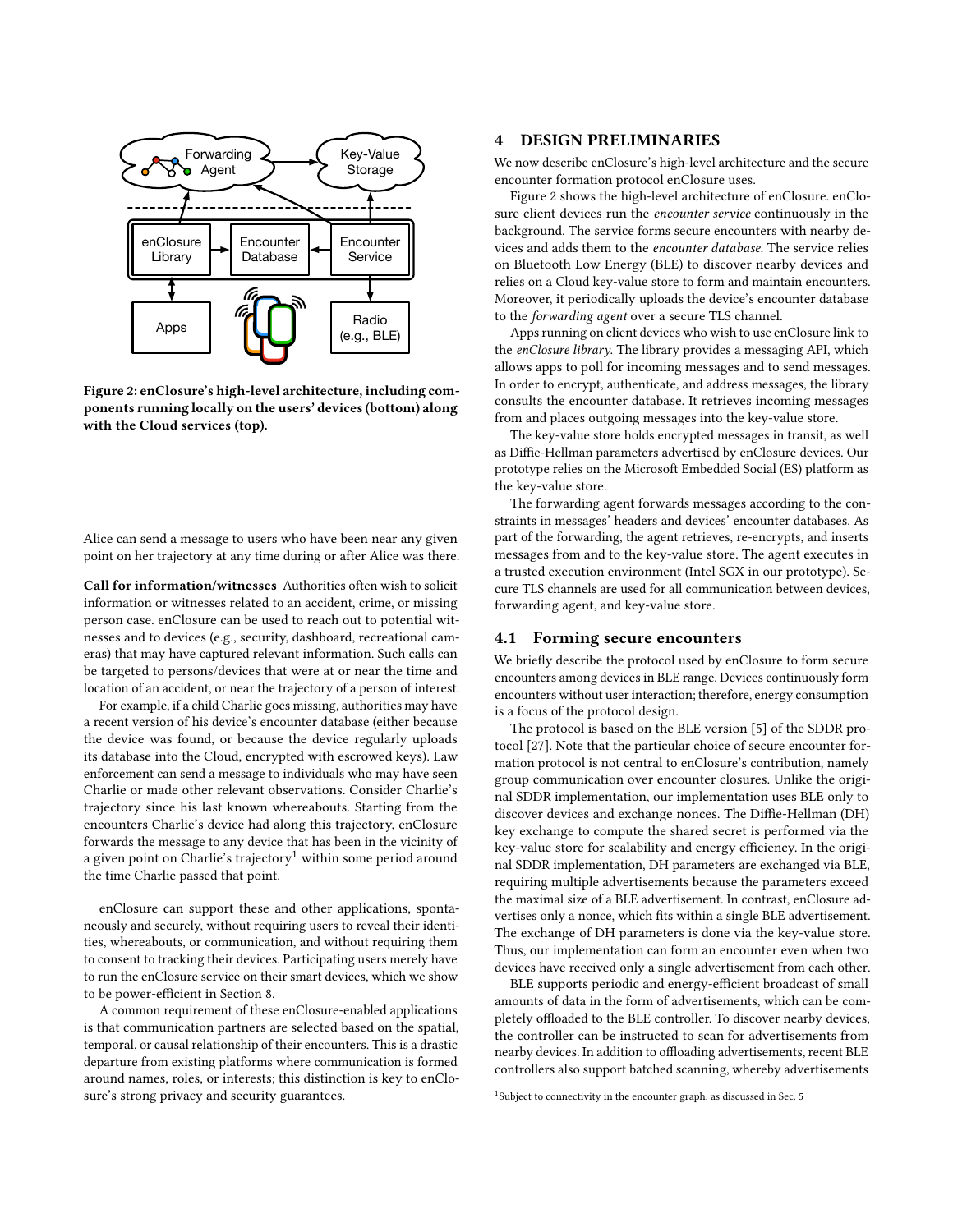from nearby devices are stored in a buffer that the CPU can process later on. Our implementation uses both mechanisms to reduce the frequency at which the CPU wakes up, as each wake-up consumes significant energy.

Device discovery and advertisement Time is divided into epochs. In epoch *i*, a device *d* maintains a private key  $S_d^1 = a$  and public key  $P_d^i = g^a \mod p$ . Device d's BLE controller advertises a nonce<sup>[2](#page-4-1)</sup>  $\frac{d}{dt} = h(P_d^i)$ , where  $h(\cdot)$  is a secure hash function. At the same time,  $\frac{d}{dt}$   $\frac{d}{dt}$ ,  $\frac{d}{dt}$ ,  $\frac{d}{dt}$ ,  $\frac{d}{dt}$ ,  $\frac{d}{dt}$  is a section transmitted in the device's BLE controller scans for advertisements from nearby devices using batch scanning while the device is sleeping.

Processing advertisements Devices periodically wake up to process advertisements received during the past batch period (e.g., the past 2 minutes). A device adds the advertisements to its encounter database, along with a timestamp, as unconfirmed encounters. Moreover, a mobile device records its current location in order to extend its trajectory, i.e., a sequence of the device's geographic coordinates. (A stationary device simply stores its coordinate once.)

Epoch change While processing every nth batch of advertisements, a device additionally performs an epoch change (e.g.,  $n =$ [15/2] for 15-minute epochs). The device  $d$  generates a new DH public/private key pair  $P_d^{i+1}$  and  $S_d^{i+1}$ <br>troller to advertise the new nonce and , and instructs the BLE controller to advertise the new nonce and choose a new MAC address. Device *d* puts  $P_d^{i+1}$  into the key-value store with  $n_d^{i+1}$  as the key.

Confirming encounters Upon request by an application, or during an epoch change when there is a good Internet connection, a device performs a DH key exchange via the Cloud key-value store for some or all unconfirmed encounters. For every nonce n received over BLE, a device can look up the associated DH public key by querying for  $n$  in the key-value store. If and only if the hash of the retrieved DH public key matches the nonce received in the advertisement, the device completes the DH key exchange by computing the encounter secret  $E_s$  from the associated DH public key and its own DH private key at the time of the encounter. It produces the corresponding encounter ID  $E_{id} = h(E_s)$ .

Besides  $E_{id}$  and  $E_s$ , a device stores a timestamp corresponding to the beginning and the end of each encounter in its database. By joining an encounter's period with the device's trajectory, we can determine the trajectory covered by each encounter.

Linkability Devices change their advertised nonce and MAC address every epoch. Ignoring radio fingerprinting attacks [\[9,](#page-12-21) [23\]](#page-12-22), which require specialized equipment, a device reveals no information to nearby radio listeners that could be used to re-identify the device across epochs. However, two devices that have a confirmed encounter can selectively recognize each others' advertisements, and thus avoid forming a new encounter in each epoch. Towards this end, during an epoch change, a device writes its new nonce into the key-value store under the ids of all existing encounters: for each existing encounter  $E$  that  $d$  has with a nearby device,  $d$ inserts  $Enc(n_d^i)_{Es}$  into the key-value store using  $E_{id}$  as the key,<br>where  $Enc(\overline{\text{S}}_{e})$  anounts its argument with shared sorat  $F$ , and where  $Enc(\cdot)_{E_s}$  encrypts its argument with shared secret  $E_s$ , and

 $E_s$  and  $E_{id}$  are the shared secret and id associated with E. (In case a device has poor or intermittent connectivity, it can choose to defer the Cloud communication.) This allows encounter peers to recognize d's advertisements in the new epoch: when processing a received advertisement not seen before, a device first checks if the advertised nonce matches one in the key-value store under the  $E_{id}$  of an existing encounter; if so, it associates the nonce with the encounter in its database and does not form a new encounter.

# <span id="page-4-0"></span>5 ENCLOSURE MESSAGING

We now describe how messages are forwarded in enClosure. We begin with direct messaging across a single encounter for illustrative purposes, even though it is not our focus. The sender names the message's destination using a location and time at which an encounter occurred. The library finds a matching encounter with id  $E_{id}$  in the database. It adds a message authentication code (MAC) keyed with  $E_s$ , encrypts the message with  $E_s$ , and inserts the encrypted message into the key-value store using  $E_{id}$  as the key.

Devices periodically poll the key-value store for incoming messages via any of their encounters. To avoid unwanted communication, users can install filters so that they see only messages received via encounters they had at particular times and places or with particular forwarding constraints.

Direct messaging, as described above, requires that sender and receiver share an encounter. enClosure messaging lifts this restriction and enables communication among devices that are connected indirectly via a path in the encounter graph. enClosure messaging takes advantage of the encounter graph structure to address messages to encounter closures subject to time, space, causality, and path length constraints. As we shall see later in this section, enClosure messages are always forwarded in two physical hops for each receiver via the forwarding agent; however, the communication partners may be connected via longer paths in the encounter graph. Next, we describe the messaging protocol and its properties.

Message header enClosure messages are forwarded according to a constraint provided by the sender in the message's header. The header contains the following information: the maximal path length h (where  $h = 1$  for direct messages), the maximal fan-out f, the expiration time  $t_E$ , and the forwarding constraint.

 $h$  is the maximal distance in the encounter graph over which sender and receiver can be connected for the message to be delivered.  $f$  is the maximal fan-out in the spanning tree connecting senders and receivers in the encounter graph. The combination of  $h$  and  $f$  is meant to provide a backstop for the number of message deliveries that a single group message can generate; it is not meant to specify the set of receivers. After the expiration time  $t_E$ , a message is no longer forwarded or buffered. The forwarding constraint is described next. All encounters in a tree connecting senders and receivers must meet this constraint.

Forwarding constraint A message's forwarding constraint is a combination of one or more of the following types of constraints:

**Space-time intersection** Defined by a space-time region  $R =$  $(lat_1,lat_2,lon_1,lon_2, ele_1, ele_2, t_1,t_2)$  and a minimal intersection period  $\tau$ . R is a hypercube defined by latitude range [ $lat_1, lat_2$ ], longitude range [ $lon_1, lon_2$ ], elevation range [ $ele_1$ ,

<span id="page-4-1"></span><sup>&</sup>lt;sup>2</sup>Not a nonce in the usual sense, as it is broadcast throughout an epoch and received by any listener during that epoch.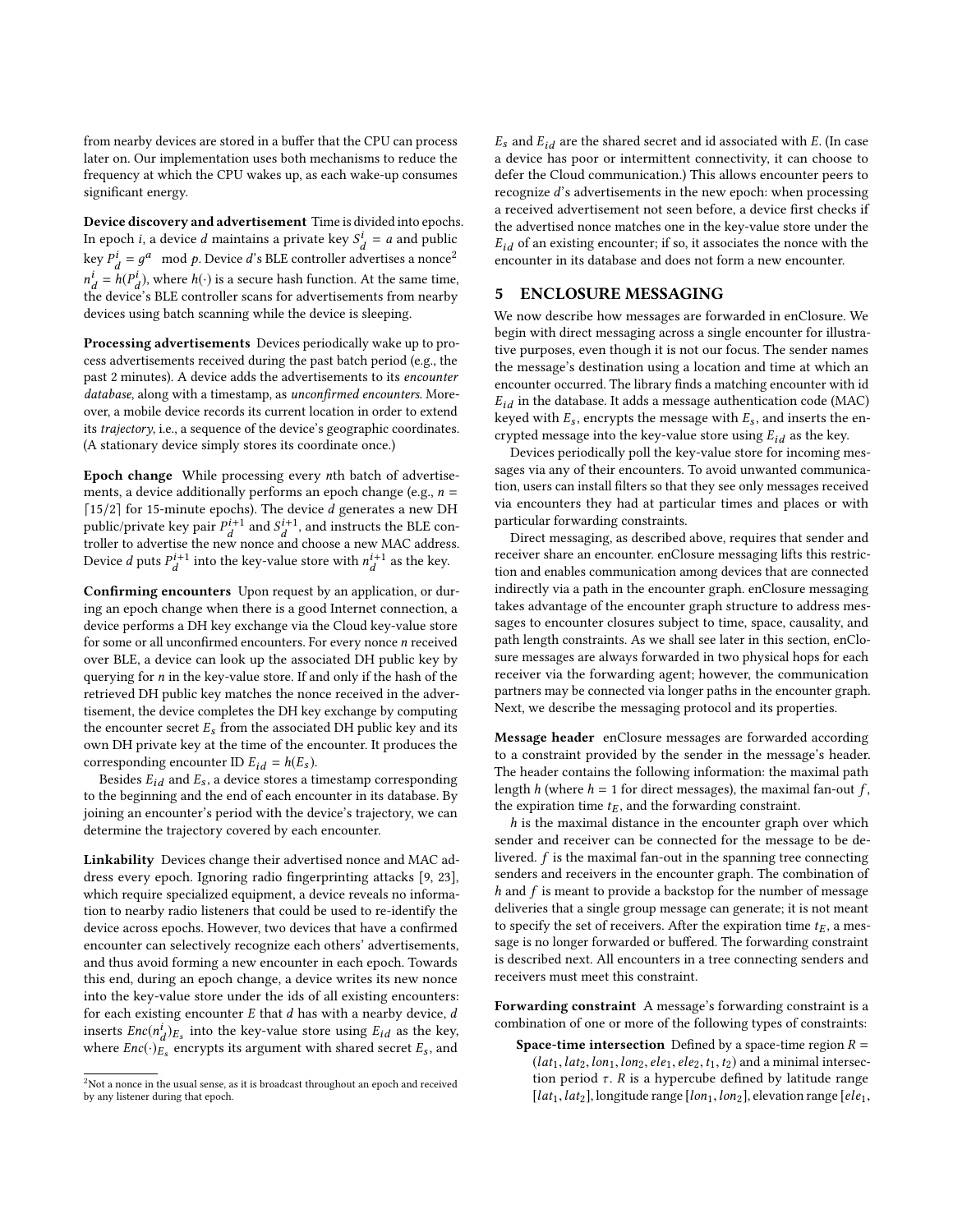<span id="page-5-0"></span>

Figure 3: Example encounter meeting various enClosure forwarding constraints. For illustrative purposes, location is projected into one dimension.

ele<sub>2</sub>], and period of time  $[t_1, t_2]$ . Let  $T_E = L_{E, t_1}, ..., L_{E, t_n}$  be<br>the trajectory of an encounter  $F$ , where  $I_n$ , denotes the the trajectory of an encounter E, where  $L_{E, t_i}$  denotes the<br>longitude latitude and elevation of encounter E at time to longitude, latitude, and elevation of encounter E at time  $t_i$ .<br>If an encounter  $F$ 's trajectory  $T_E$  intersects P for at least  $\tau$ . If an encounter E's trajectory  $T_E$  intersects R for at least  $\tau$ seconds, then the message is forwarded via E (Figure [3](#page-5-0) a).

Space-time intersection can be used, for instance, to forward a message to every one who attended a stationary event or visited a location with a virtual guest book. If the event is large or there are many devices in a tight space, not all devices will necessarily form a direct encounter and they will therefore need forwarding across encounter closures in order to communicate.

Trajectory intersection Defined by a space-time trajectory T, a scalar distance  $Δ$ , and a minimal intersection period  $τ$ . An encounter E's trajectory  $T_E$  must be within  $\Delta$  of T for at least  $\tau$  seconds in order for the message to be forwarded via encounter E (Figure [3](#page-5-0) b).

Trajectory intersection can be used, for instance, to send a message to all passengers on a particular vehicle (e.g., all those aboard a cruise ship), where  $T$  defines the vehicle's paths and  $\Delta$  accounts for the diameter of the vehicle plus any slack required due to limited localization accuracy. The constraint can also be used to reach out to people who were sufficiently close to a missing person's trajectory that they may have relevant information.

**Trajectory projection** Defined by a space-time trajectory  $T$ and a scalar distance ∆. A message is forwarded via encounter E if E's trajectory is within  $\Delta$  of a location on T's path at any time during or after  $T$  crossed that location. More precisely, if there exists a point  $L_{T, t_1}$  on T's trajectory and a<br>point  $L_{T, t_1}$  on  $F'$ s trajectory, such that the spatial distance point  $L_{E, t_2}$  on E's trajectory, such that the spatial distance<br>between the two points is within A and  $t_1 \leq t_2$ , then the between the two points is within  $\Delta$  and  $t_1 \leq t_2$ , then the message is forwarded via E (Figure [3](#page-5-0) c).

Trajectory projection can be used to send a message to devices that were near a location on a device d's trajectory during or after d passed that location. It can be used, for instance, to contact individuals who may have seen or found an item lost by another individual.

Causality Defined by the transitive closure of the "encounteredbefore" relation. The message is forwarded via encounter  $E_2$ 

if it was received via an encounter  $E_1$  that began before  $E_2$ ended.

Causality can be used to forward a message via those encounters that may be causally dependent on the encounter via which the message was received; for instance, those who may have contracted a virus or learned a particular piece of information that may have arrived via an earlier encounter.

Powerful multicast semantics can be achieved by combining one of space-time intersection, trajectory intersection, or trajectory projection with the optional causality constraint. Table [1](#page-6-0) summarizes the forwarding constraints and parameters used by each application discussed in Section [3.](#page-2-1) This shows that the diverse requirements of different, powerful communication patterns can be achieved with a combination of the forwarding constraints defined above and a suitable choice of values for a few parameters. Recall that  $h$  and f provide a backstop for message duplication and should overapproximate the width and depth of the tree connecting sender and intended receivers in the encounter graph. E.g., for a virtual guest book, we expect a deep but relatively narrow tree, while we expect a wide, shallow tree for a stationary event setting. In health-risk scenarios, we expect the tree to be both deep and wide; such a message would in any case require authorization by an authority.

Message forwarding Conceptually, enClosure messages could be forwarded physically hop-by-hop via receiver devices. However, forwarding messages via client devices has high energy and network costs, because every message copy has to be encrypted and sent by one client, then received and decrypted by another client device. It may also cause long delays when devices are unavailable for extended periods, and requires trusting receiver devices.

enClosure instead relies on a forwarding agent, which reduces energy consumption of client devices and achieves scalable message forwarding. The agent fetches one encrypted message copy from the sending device in one physical hop. It determines the receivers by including devices connected to the sender via encounters subject to the forwarding constraint. Finally, in a second physical hop, the agent encrypts and inserts a copy of the message individually into the key-value store for each receiver.

Upon receiving an enClosure message from a sender, the agent iteratively computes the set of receiver devices by consulting the encounter graph assembled from clients' individual encounter databases. The agent effectively performs a breadth-first search of the encounter graph, starting from the sending device, considering only encounters that meet the message's forwarding constraint, and respecting the message's fan-out and path length limits. The agent requires that the trajectories of an encounter as recorded by each encounter peer both match a message's forwarding constraint. This check yields robustness to incorrectly recorded encounter trajectories. It then encrypts a message copy for each receiver and inserts the copies into the key-value store.

After a message is forwarded, the agent stores a copy until the message's expiration time is reached. While a message is buffered, its forwarding constraints are checked against any new encounters and forwarded in the case of a match. Buffering is done on a besteffort basis: if space is lacking, the message body will be discarded.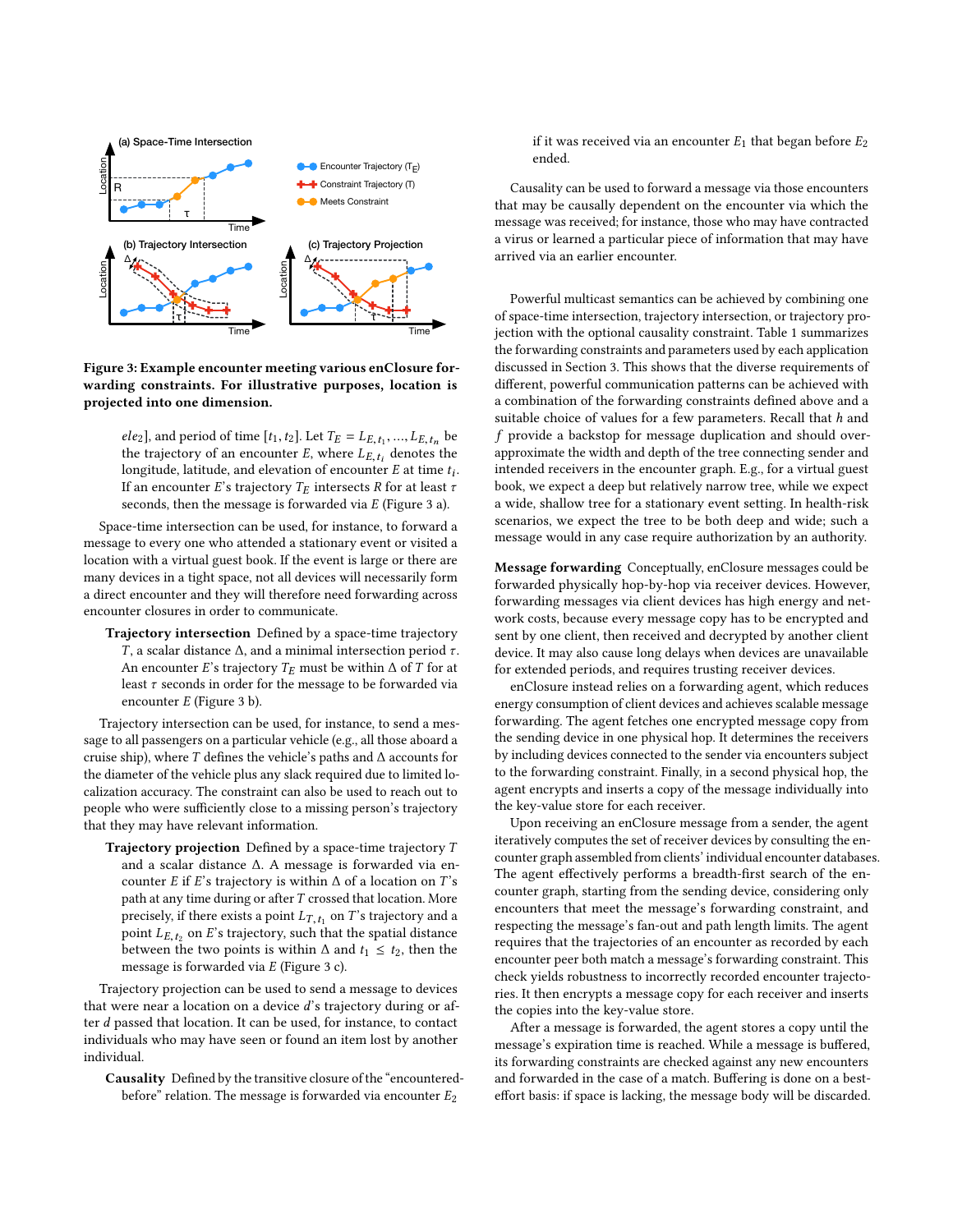<span id="page-6-0"></span>

|               | Parameters |  |                   |                   | Space-Time    |             | Trajectory |             |                          |        |  |
|---------------|------------|--|-------------------|-------------------|---------------|-------------|------------|-------------|--------------------------|--------|--|
| Application   | h          |  | $t_E$             | $\tau$            | lat, lon, ele | period      | T          | Δ           | Type                     | Causal |  |
| Event:        |            |  |                   |                   |               |             |            |             |                          |        |  |
| Stationary    |            |  | $\left( 1\right)$ | (2)               | Ev.Space      | Ev.Period   |            |             |                          | No     |  |
| Mobile        |            |  | $\bf(1)$          | $\left( 2\right)$ |               |             | Ev.T       | $Ev.\Delta$ | Int.                     | No     |  |
| Guest book    |            |  | (3)               | $\Omega$          | Location      | Timespan    |            |             | ٠                        | No     |  |
| Health risk*: |            |  |                   |                   |               |             |            |             |                          |        |  |
| Person        |            |  | $\left( 4\right)$ | 1s                |               |             | (5)        | $\Omega$    | Int.                     | Yes    |  |
| Area          |            |  | $\left( 4\right)$ | 1s                | Area          | Risk period |            |             | $\overline{\phantom{0}}$ | (6)    |  |
| Missing:      |            |  |                   |                   |               |             |            |             |                          |        |  |
| Item          |            |  | 1d                | $\Omega$          |               |             | (7)        | $\Omega$    | Proj.                    | No     |  |
| Person*       |            |  | 30 <sub>d</sub>   | 1s                |               |             | (8)        | (9)         | Int.                     | No     |  |

(1) Remaining event period (2) Minimal attendance time (3) Future portion of timespan (4) Same as risk period (5) Contagious person's trajectory (6) Yes, if contagious; otherwise, no (7) Trajectory since last had the item (8) Trajectory since last known whereabouts (9) Visual range \* Authorized by appropriate authority ↑ High ↓ Low

Table 1: enClosure applications: forwarding constraints and parameters

Message replies The sender of an enClosure group message may wish to enable replies from recipients, either privately to the sender or to the group. To facilitate replies, the sender includes in the message a key-value store key  $k$  and either a public crypto key for private replies or a shared group crypto key for group replies. Recipients encrypt their replies with the appropriate key and insert them into the key-value store using  $k$ , from where they can be fetched and decrypted by the sender or all recipients, as appropriate.

### 6 SECURITY PROPERTIES

We now define the threat model underlying enClosure's security properties, describe the properties, and examine the security limitations of our chosen threat model and system design.

### 6.1 Threat model

We assume that users and devices do not share the content of their encounter database with any party. Moreover, it is assumed users take appropriate measures to wipe the database along with other private data from a lost or stolen phone. Likewise, we assume that a device does not forward or otherwise share the BLE advertisements it receives with third parties, or advertise information over BLE on behalf of a third party. This assumption is reasonable for the proposed enClosure applications, which provide little or no incentive to collude to form additional encounters. Nevertheless, such applications may well exist, and we discuss ways to strengthen this threat model in Section [6.3.](#page-7-1)

The threat model also assumes that the operator of the forwarding agent is trusted to execute the agent often enough to ensure timely delivery of messages. Similarly, the operator of the key-value store is trusted to store encrypted messages and other data on a best-effort basis until they are deleted, and respond to requests often enough to ensure a timely delivery of messages and encounter formation. We assume that a correct client device records its encounter trajectories accurately, sends its encounter database to the forwarding agent, and sends messages via the forwarding agent.

The cryptographic primitives used are trusted, as is the execution environment in which the forwarding agent executes. Side-channel attacks against the forwarding agent, the enClosure client, or the encrypted communication are out of scope. The key-value store operator is trusted not to record client devices' IP addresses and mine this information for traffic patterns.

# 6.2 Messaging Properties

Subject to the threat model described above, enClosure has the following properties: The first two properties apply to direct messaging among devices that share a direct encounter, while the remaining properties hold for messaging among devices that do not share a direct encounter.

P0 (confidentiality): A sender can be sure that a message forwarded via encounter E can be decrypted only by the device that shares E. That device was encountered at the time and location recorded in the sender's database.

P1 (authenticity): A receiver can be sure that a message received via encounter E originates from the device that shares E. That device was encountered at the time and location in the receiver's database.

P2 (safety): A message sent by a correct device is received only by devices that have at least one encounter that satisfies the message's forwarding constraint.

Justification: Assume that the property does not hold. LetC be the chain of encounters along which the message was forwarded. We know that the sender is a correct device. It follows that somewhere along C, the message was forwarded to a device that does not meet the constraints. But neither a correct device nor the forwarding agent can do this within our threat model.

P3 (completeness): An enClosure message will eventually reach all correct devices that are connected to the sender by a chain of encounters that satisfy the message's forwarding constraint, if the message's expiration time is sufficiently late.

P4 (confidentiality): An enClosure message sent by a correct sender with forwarding constraint c can be decrypted only by devices that have at least one encounter that meets c.

 $P4$  (authenticity): An enClosure message with forwarding constraint  $c$ received by a correct device originates from a device that has at least one encounter that satisfies c.

These strong properties hold despite the presence of devices that have recorded incorrect encounter trajectories. They result from the fact that (i) incorrect or malicious devices cannot forge encounters with correct devices; (ii) the forwarding agent does not forward messages via encounters that do not meet the constraints; and (iii) the agent forwards a message only if an encounter's trajectory as recorded by either peer both match the message's constraint. Thus enClosure can provide powerful group communications semantics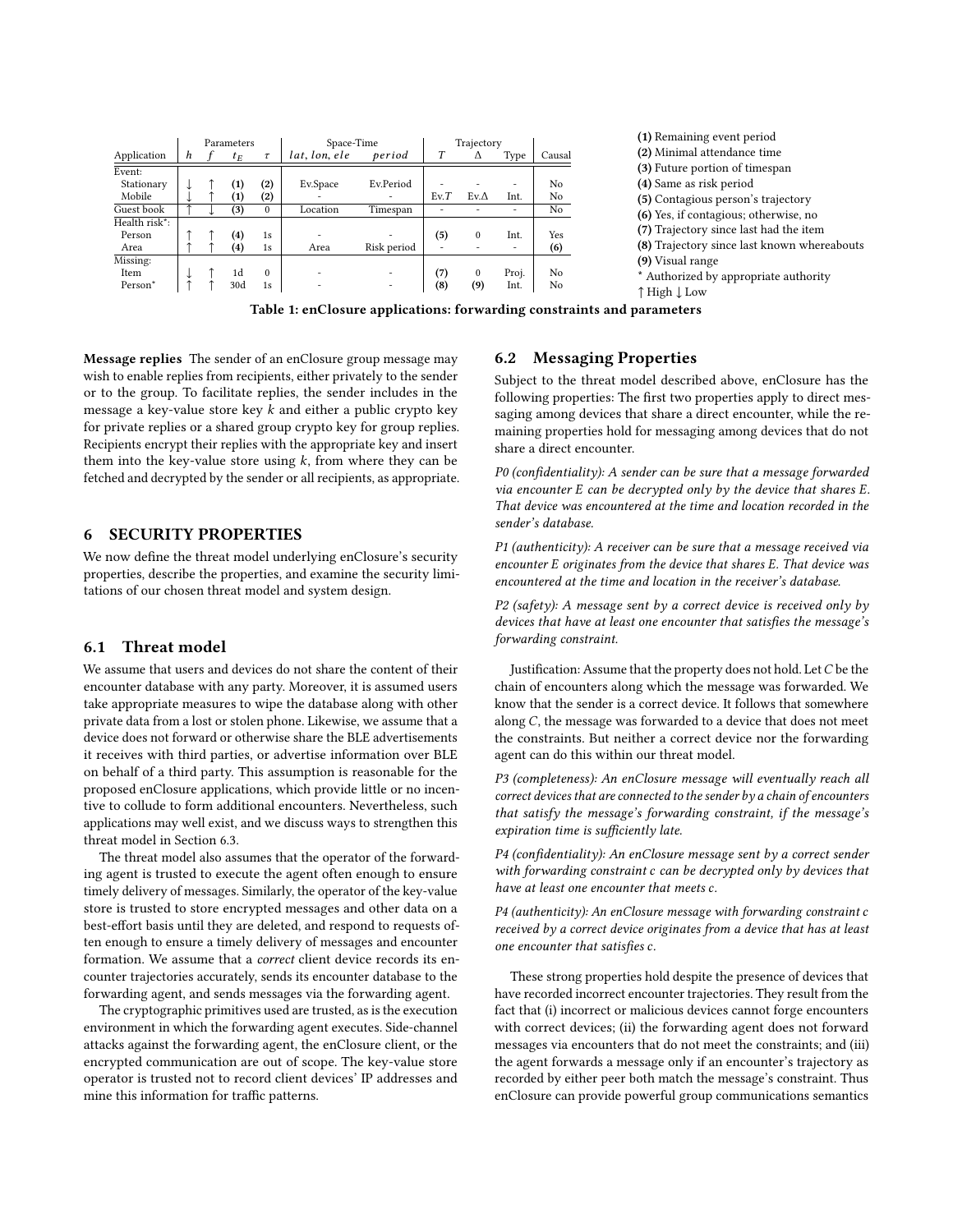with strong properties, without requiring users and devices to exchange identities, consent to tracking, disclose their whereabouts or the contents of their communication.

It is important to note that enClosure identifies communication partners indirectly via closures of the encounter graph subject to times, locations, and causality, which gives it expressive power different from other forms of group communication. The notions of confidentiality and authenticity accordingly refer to partners connected by chains of encounters. The fact that communication partners in enClosure are not named by their identity is precisely what allows users to stay anonymous and untrackable unless they explicitly reveal themselves. If an application requires assurances that it is talking to a specific device or user, other forms of communication are appropriate.

### <span id="page-7-1"></span>6.3 Limitations and extensions

Next, we discuss limitations and possible extensions of enClosure.

Encounter graph density In general, the efficacy of enClosure messaging is subject to sufficient density in the graph of encounters. For instance, a multicast to all devices that reach a particular location within the next hour depends on the uninterrupted presence of devices within radio range of the location to ensure that the message can be forwarded. This condition is trivially met if there is a stationary device within radio range of the location, but otherwise depends on the movement of devices. A dense deployment of stationary enClosure devices (which would result, e.g., from support for the enClosure protocol by WiFi base stations) would largely remove this limitation.

Cryptographically secure forwarding agent The enClosure prototype forwarding agent relies on a Trusted Execution Environment (TEE) (Intel SGX) to ensure the agent's integrity and the confidentiality of users' encounter histories. While state-of-theart, SGX has known issues regarding side channels and requires trust in the chip vendor's implementation and key management. Instead of relying on a TEE, it may be possible to design an oblivious agent that operates on encrypted encounter histories and messages. The agent could use proxy re-encryption [\[8,](#page-12-23) [11,](#page-12-24) [22,](#page-12-25) [24\]](#page-12-26) to forward messages without access to message cleartext. A cryptographically secure agent remains the subject of future work.

Reducing trust in client devices In enClosure's current threat model, we assume clients do not share received nonces or advertise each others' nonces. We believe the design can be extended to make such collusion unproductive. We briefly sketch preliminary ideas; a full exploration and design remains as future work.

First, we can organize a device's encounter history as a hash chain and use its top-level hash at the start of an epoch as the nonce advertised during the epoch. The hash chain covers a device's longterm public key, its trajectory, the nonces it received, and the DH parameters it uses in each epoch.

Second, when devices upload their encounter histories to the forwarding agent, the agent (i) verifies the hash chain and rejects uploads that are not a linear extension of the existing history; and, (ii) checks each received advertisement for consistency with the history of the advertising peer and rejects encounters that are not consistent. These checks commit each device, identified by its longterm public key, to a linear history and ensures encounters are consistent with the histories of both peers.

Third, if a device's public key is tied to a physical trust anchor such as a Trusted Platform Module (TPM), then the history is tied to a physical device. A user can be allowed to use a small number of physical devices and periodically upgrade/replace devices, but must commit to these devices/upgrades in the history, where they can be checked for plausibility. If a physical trust anchor is not available, the agent can still check each (virtual) device's trajectory for physical plausibility (e.g., speed, acceleration) and consistency with other devices' trajectories (e.g., advertisements it should have received along its trajectory).

### 7 ENCLOSURE PROTOTYPE

Our enClosure prototype supports client devices running Android 8.0 or above, and requires no privileges beyond those of a regular app. The encounter formation service and messaging library consist of 11K LoC of Java, as well as 5.5K LoC of C++ for the modified SDDR implementation. The encounter database is stored in the existing platform SQLite database.

The forwarding agent runs inside an Intel SGX Enclave and consists of 2741 LoC of C++, not including the Intel SGX SDK and SGX-compatible libraries for OpenSSL and SQLite. Running the forwarding agent inside an SGX enclave helps to reduce trust in the operator of the forwarding service. It enables clients to verify that the agent is running the expected software via remote attestation, and prevents a curious operator from learning devices' encounter databases, the contents of messages, and other sensitive information like traffic patterns.

Our simple prototype forwarding agent is currently single-threaded and subject to the size limitation of available SGX implementations. Future implementations of SGX will allow for enclaves with much more memory, which can help greatly in combination with a multithreaded implementation of the agent. In principle, the forwarding service can be scaled also to many devices by sharding the encounter database, and to higher message throughput by replicating the shards. The general techniques to achieve such scaling are well known; actually scaling our prototype forwarding agent remains as future work.

Forwarding agents and devices communicate with the Microsoft Embedded Social (ES) platform, which we use as a key-value store with notifications in our prototype, via secure connections. The prototype relies on two ES abstractions: topics and notifications. Topics are used as a key-value store for messages, DH parameters, and other information related to encounters. enClosure clients rely on ES's in-app notifications to efficiently poll for incoming messages and other information on a large number of topics (corresponding to encounters). ES is designed to scale to hundreds of millions of users and billions of topics, and provides a robust backend for our prototype.

### <span id="page-7-0"></span>8 EVALUATION

We begin with an evaluation of the encounter formation protocol. We quantify cost using micro-benchmarks that measure the energy consumption of running our enClosure prototype as it records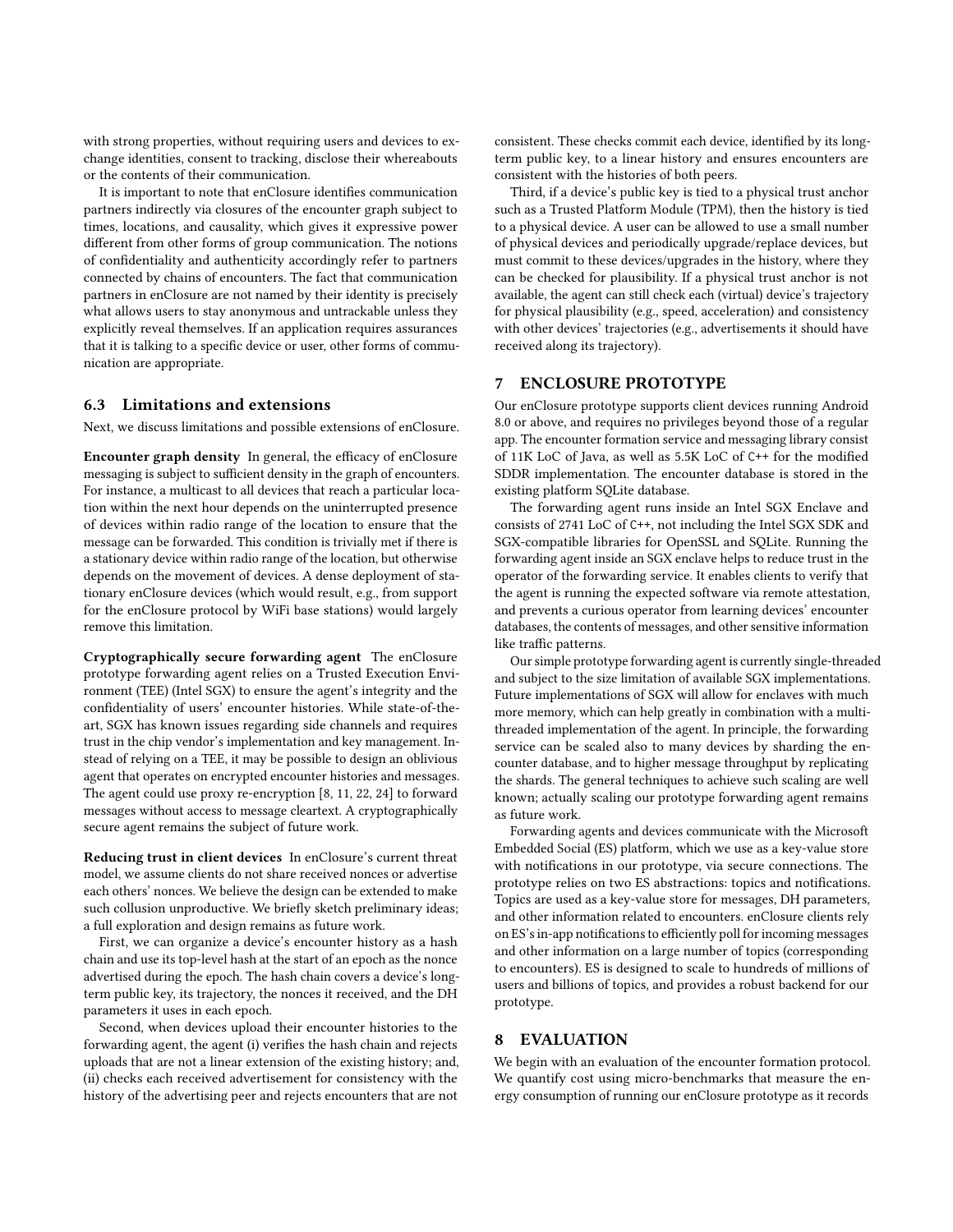encounters and communicates with Embedded Social. Next, we briefly evaluate the throughput of our SGX-based forwarding agent. Finally, we explore the utility of enClosure by evaluating various application scenarios. Our results are derived from trace-driven simulations over a real-world dataset, specifically the SNAP Gowalla dataset [\[13\]](#page-12-27), and described in Section [8.2.](#page-9-0)

# 8.1 Cost of running enClosure

There are two principal components to the (local) cost of running enClosure: the energy consumed by Bluetooth scanning to detect devices and exchange nonces, and forming encounters via ES. We address these in turn.

For these experiments, we use seven Sony Xperia XZ1 devices running Android 8.0 with a Qualcomm Snapdragon 820, 64-bit processor, a 2700mAh Battery, and 4GB RAM in all our experiments. We also use up to 100 Raspberry Pi (3 Model B) devices for our highdevice-density experiments. We use the Monsoon Mobile Device Power Monitor (Ver 1.15) to sample power consumption at a rate of 5kHz using a soldered resistance tap at the battery terminal.

Bluetooth Overhead Devices must continuously scan for other devices using Bluetooth as a precursor to forming encounters. Recall that we use Bluetooth Low Energy (BLE) in our prototype. Suppose devices advertise over BLE every 100ms, and the CPU processes BLE input every two minutes. Just finding BLE peers in this scenario (including the base cost of the phone remaining suspended, but not the cost of forming encounters) consumes, on average, 27.46mW of power. This level of power consumption could be sustained over two weeks using the Sony Xperia XZ1's 10400mWh battery, thus confirming that BLE does not impose undue overhead.

As a stress test, we also measured the robustness of Bluetooth discovery and advertising when the number of devices (suddenly) increases, as may be the case when the user attends an event or walks into a populated venue. There are several potential concerns: Bluetooth may not perform well in crowded venues, and detecting and processing many devices may consume too much power.

We emulated this scenario using multiple BLE devices. Since we had only seven phones running the enClosure stack, we used 100 Raspberry Pi devices, each advertising every 100ms on all channels (simulating enClosure devices), along with the enClosure capable devices. We conducted the experiment in a 180 seat classroom (10m × 25m); pairwise distances among devices ranged from 0.6m to 17.5m. We positioned the phones running the full enClosure stack at the front of the lecture hall, approximately 3m from the nearest advertiser and 20m from the furthest. The lecture hall also contained multiple active WiFi base-stations that share the BLE spectrum.

The high-level takeaway from our experiment is the following: using our default parameters (two minute batch scanning  $\rightarrow$  two weeks of battery life), every device is detected in every scan. This is an extremely encouraging result: it shows that BLE can easily scale to (at least) 100 devices with nominal energy consumption, and that our available hardware resources were not close to scaling limits.

Forming Encounters Once devices have been locally detected using BLE, enClosure can form encounters by conveying the nonces to the ES cloud service and performing the protocol described in

<span id="page-8-1"></span>

| BLE?<br>(Y/N) | WiFi?<br>(Y/N) | <b>Encounters</b><br>$^{(+)}$ | Avg Power<br>(mW) | <b>Mean Battery</b><br>Life (hr) |
|---------------|----------------|-------------------------------|-------------------|----------------------------------|
| N             | N              |                               | $19.99 \pm 0.03$  | 520.26                           |
| Y             | N              |                               | $27.46 \pm 0.28$  | 378.73                           |
| Y             | Y              |                               | $32.40 \pm 0.80$  | 321.06                           |
| Y             | Y              | $6$ (real)                    | $40.11 \pm 0.41$  | 259.29                           |
| Y             | Y              | $6$ (sim)                     | $40.64 + 0.89$    | 255.90                           |
| Y             | Y              | $10$ (sim)                    | $41.47 \pm 1.08$  | 250.78                           |
| Y             | Y              | $16$ (sim)                    | $41.97 \pm 0.73$  | 247.82                           |
| Y             | Y              | $32$ (sim)                    | $41.81 \pm 1.14$  | 248.74                           |
| Y             | Y              | $64$ (sim)                    | $41.87 + 0.32$    | 248.37                           |

<span id="page-8-2"></span>Table 2: Power consumption and battery life of ES-based encounter formation while varying the number of encounters formed per 15 min epoch with a 2-min batch interval

| Batch Interval<br>(min) | Avg Power<br>(mW) | <b>Mean Battery</b><br>Life (hr) |
|-------------------------|-------------------|----------------------------------|
| 0.5                     | $48.21 + 0.44$    | 215.70                           |
| 1                       | $42.94 + 0.55$    | 242.22                           |
| $\mathfrak{p}$          | $41.47 \pm 1.08$  | 250.78                           |
| 8                       | $40.68 + 0.53$    | 255.67                           |
| 16                      | $37.22 \pm 1.73$  | 279.42                           |

Table 3: Power consumption and extrapolated battery life when forming 10 ES-based encounters per 15-min epoch varying the batch interval

Section [4.1.](#page-3-2) In this section, we quantify the overhead of this component of enClosure. The enClosure overhead can be decomposed into two parts: the fixed overhead of running the enClosure app, which periodically reports to ES, and the overhead of local BLE scanning. Running the enClosure app in the background, and reporting to ES once every epoch<sup>[3](#page-8-0)</sup> (15 minutes in our experiments) increases the average power consumption as shown in Table [2.](#page-8-1) However, not all of this increase is directly attributable to enClosure: our inspection of the underlying power consumption shows that many Android services—in particular, permanent services such as anti-virus scanners that run by default—piggyback onto enClosure wakeups due to Android's timer coalescing [\[21\]](#page-12-28). Indeed, simply waking up the phone for a null wakeup (which relinquishes the CPU as soon as the app is scheduled) every 15 minutes, without running enClosure, consumes on average 34.58mW of power.

Table [2](#page-8-1) shows the cost of forming encounters while varying the number of devices encountered. The top of the table contains power consumption numbers for cases where we do not form encounters, with different radios turned on and off. Since we only had seven devices to run enClosure, we simulate performing key exchanges and linking with more than six other devices by creating and inserting multiple (simulated) BLE advertisements into the advertisement set received by the enClosure library. These advertisements, marked as "sim" in the result, are then processed as any other. We have repeated these experiments for different epoch intervals (7.5 to 30 minutes), without significant change in the power consumption.

The results show that increasing the number of encounters formed has little impact on the average power consumed; indeed, the dominant factor is the frequency of CPU wakeups, evaluated in Table [3.](#page-8-2) Table [3](#page-8-2) shows an expected negative linear correlation between the batch interval (wakeup period) and the average power consumption.

<span id="page-8-0"></span><sup>&</sup>lt;sup>3</sup>Recall that devices change their BLE identifiers every epoch.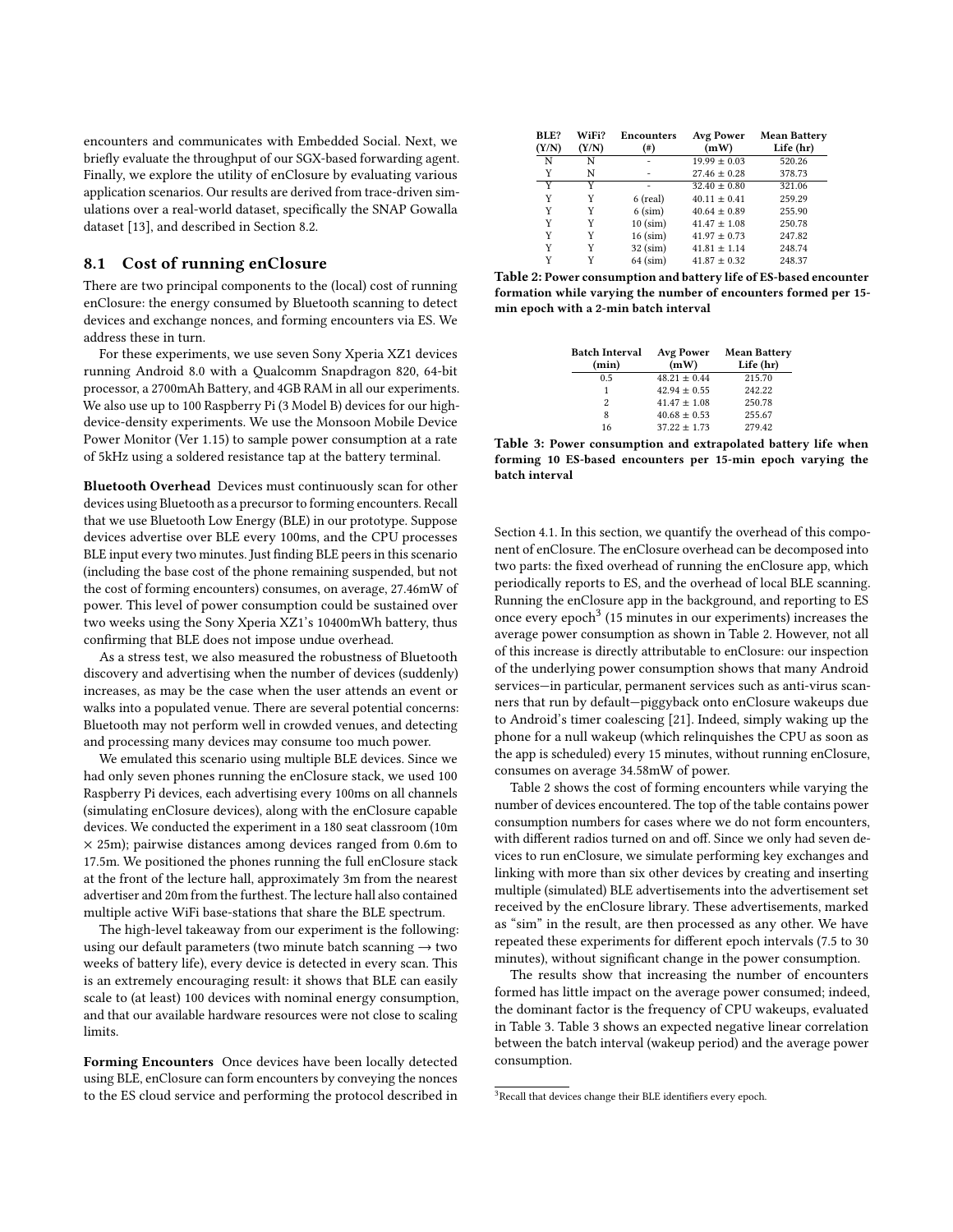Forwarding Agent Throughput We perform a throughput evaluation of the enClosure forwarding agent running within a SGX compartment on a server with 4 Intel(R) Core(TM) i5-6600 CPUs (3.30GHz) and 32GB of RAM.

Our experiment repeatedly chooses a user to send a message, which is processed and forwarded (sequentially) via the forwarding agent; the agent searches the encounter graph for encounters matching the message's forwarding constraint, encrypts the message with the appropriate  $E_s$  for each encounter, and posts the message to the appropriate  $E_{id}$  channels via network calls to Embedded Social. Our forwarding agent has a message send rate of 950 messages per second over a graph derived from encounters of 52 users over a 12-day period from the Haggle encounter dataset [\[16\]](#page-12-29).

The goal of our SGX prototype was not ultimate performance, but to demonstrate the feasibility of secure forwarding using hardware enclaves. As such, we do not believe the reported forwarding rate to be a limit but merely a lower bound. Common techniques, such as sharding the encounter database and parallelizing across shards, would likely provide near linear speedup.

# <span id="page-9-0"></span>8.2 Utility of enClosure Applications

In this section, we seek to quantify the potential benefit of enClosure applications. There are no large-scale deployments of encounter systems from which we could gather encounter data. Instead, we simulate enClosure applications over a synthesized encounter graph derived from the SNAP Gowalla dataset [\[13\]](#page-12-27). This dataset records user locations for 6.4 million public check-ins for 107k users of the Gowalla social network, and was collected between Feb. 2009 and Oct. 2010. While the dataset contains data from users worldwide, there is notable user concentration in Western Europe, and in larger cities in the United States.

Synthesizing encounters The Gowalla dataset only contains (location, timestamp) pairs in the form of user check-ins. We synthesize encounters over this base dataset by adding a duration to each check-in, and then declaring an encounter between two users if two durations overlap, and the users are within 50 meters of each other. Each duration is sampled, uniformly at random, from an exponential distribution with a mean of one hour (the duration is truncated if the sampled value overlaps with the user's next recorded checkin). We chose this distribution because meetings, meals, and other social events tend to last about an hour, and since users in the trace checked in explicitly, it is likely they attended a deliberate event. This synthesis results in 1.69M encounters between 65.9K users.

Unfortunately, this dataset is rather sparse, and in practice, we expect even a modest enClosure deployment to generate many orders of magnitude more encounters. However, even over this sparse dataset, we show that messaging via encounter closures provides benefits; we expect such benefits to multiply over denser encounter datasets. In our simulated application scenarios, we often pick initial users or locations in and around Austin, Texas due to the (relatively) high number of encounters in the dataset in Austin.

Sending messages to event participants A simple and natural application for encounter systems is to send messages to attendees of a physical event. However, direct encounters cannot capture participants for large events, where the geographic distance is larger

<span id="page-9-1"></span>

Figure 4: The CDF of reachable participants in the encounter graph by different users, while varying the maximal encounter path length from 1 to 5.

<span id="page-9-2"></span>

Figure 5: The number of visitors reachable by adding a message to the virtual guest book at a given time. In the 'Direct' case, the message will only reach the users currently in the area. For the 'enClosure' cases, messaging via encounter paths is used to allow others who visited the virtual guest book in the past (or will in the future) to see the message. The time window is denoted in parentheses.

than radio range. We simulate such a scenario using the Gowalla data from a 2km circle centered on the Austin Convention Center in downtown Austin, Texas from 6PM to 11PM on March 14, 2010. This event takes place during the 2010 South by Southwest (SXSW) music festival held at the Convention Center from March 12-21. The dataset contains 1108 total check-ins in the specified space-time region, which provides an upper-bound on the number of users who could be reached by enClosure. Figure [4](#page-9-1) plots reachability of direct encounters compared to enClosure. Each curve is the CDF (over all users) of fraction of users that can be reached for increasing encounter path lengths. The 1-hop line corresponds to direct encounters, and shows that the vast majority of users (90%) would reach only 20% of all participants with direct encounters. Even the most connected users do not reach 40% of total participants directly. In contrast, even a single extra encounter hop allows more than half the users to reach over 70% of all participants. Encounter paths of length 3 allow more than 90% of users to reach close to 90% of all participants.

Virtual Guest Book Communication among devices that encounter the same location at different times fundamentally requires enClosure, since the devices cannot have a direct encounter. This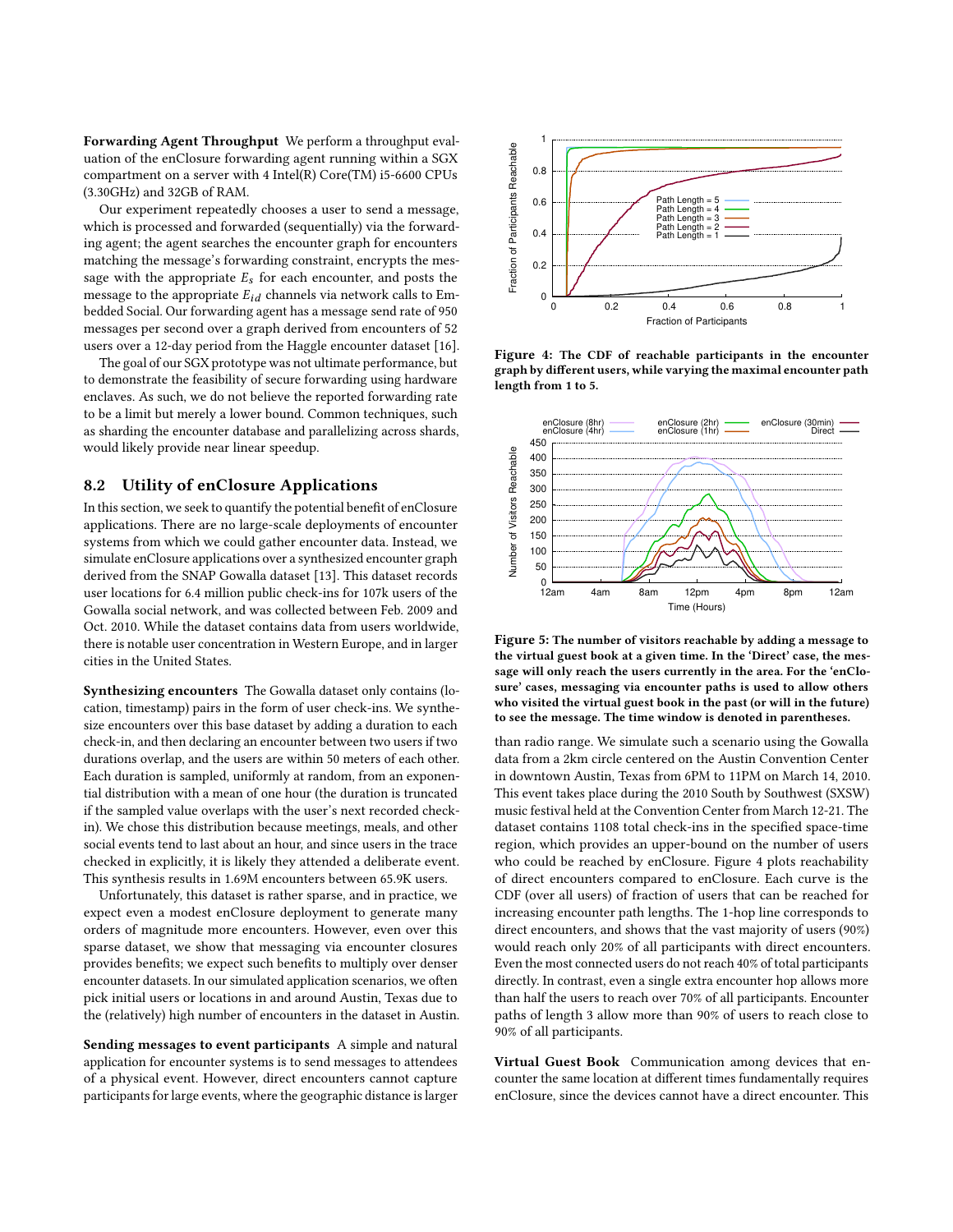<span id="page-10-0"></span>

Figure 6: The number of users notified of the health-risk warning over time, while varying a constraint on the path length from the seed user.

is true of an application such as a "virtual" guest book, where users at a certain location can sign the book and add a message that is viewable by future or past visitors. Moreover, connectivity in the encounter graph requires the continuous presence of devices at the location, which may be the case at busy venues but may not be true in general. A solution to this problem is to install a stationary device that forms encounters with all nearby users. Using enClosure, we can enable this "virtual" guest book with any commodity device running only the enClosure service.

In evaluating such a setup, we simulate the existence of the stationary device by the main entrance to the Austin Convention Center on March 14th (during the aforementioned SXSW festival). This device establishes encounters with all visitors that enter the convention center, and allow them to add entries to the guest book. As shown in Figure [5,](#page-9-2) enClosure's group message forwarding allows a visitor to leave a note at the Convention Center that will propagate to those who visited at different points in the day satisfying the space-time constraints of the guest book. For example, with direct messaging (1 hop), a user can only leave a note for other visitors present at the same time as themselves (a little over 100 people at peak hours); however, with enClosure's forwarding, the user's note will reach 300+ more visitors in an eight hour time window. A visitor could also leave messages for much longer periods.

Potential Infection Warning Perhaps the most powerful attribute of enClosure is to be able to address users over a large geographic area in a targeted manner based on their previous encounters. A novel and very useful application for such a primitive is for sending potential health-risk or infection warnings. Before we discuss this scenario in detail, it is important to clarify that we are not proposing that Bluetooth encounters necessarily map on to the spread of infectious diseases. However, current practice is to issue alerts over large areas (often large cities with millions of inhabitants) coupled with manual re-tracing of victims' whereabouts (e.g., [\[6,](#page-12-30) [14,](#page-12-31) [33\]](#page-12-32)). enClosure can augment the efforts of healthcare professionals by providing a tool to anonymously identify potential patients and affected areas.

We simulate such a scenario using the Gowalla data by designating a single user in Austin, TX on March 14, 2010 as the "seed



Figure 7: The farthest distance traveled by the health-risk warning over time, while varying a constraint on the path length from the seed user.

user". Any users that may have come in contact with this seed user should be notified: this corresponds to notifications sent to those with direct encounters with the seed. Additionally, since these users with direct encounters may themselves have been infected, it is important to spread the notification to all of their future encounters (and so on). Finally, we want to limit these notifications to a certain time frame from when the user could have been infected to when the infection would subside; in our case, we conservatively assume this time frame to be one week. In enClosure, we can express these notification parameters by constructing a single message with two constraints: 1) causal forwarding (i.e., sent to encounters that took place after receiving the message), and 2) a time constraint of one week since receiving the message.

We simulate the forwarding of such a notification message and plot the results in Figures [6](#page-10-0) and [7.](#page-10-0) We treat the time of diagnosis as time 0 in these plots and focus in on the surrounding two-week window. In each of these plots, we vary the path length constraint. Figure [6](#page-10-0) shows the number of users notified over time, starting initially with 1 (the seed user). Figure [7](#page-10-0) shows the farthest distance the notification traveled over time. As shown, we can see that the seed user had only 4 (direct) encounters before their diagnosis at day 0, and never even left Austin, TX (having traveled only 10km at most). However, contagious diseases spread "virally", which is demonstrated by the growth in terms of number of users notified over time and increasing path lengths.

In this experiment, we picked the seed user specifically to demonstrate the "reach" of a single user even within our extremely sparse dataset (9399 users with encounters globally over the two week period in consideration). While this seed user was highly connected, they were not unique, and there were several other users with similar order of connectivity. Thus, even over our sparse dataset, this experiment is, we believe, sufficient to demonstrate the utility of the basic system. Indeed, blanket warnings to cover the "reach" of our seed user would have to include most of the contiguous United States, Western Europe, Japan, and other parts of the world. enClosure, however, can enable rapid and targeted communication with affected users and identification of affected areas.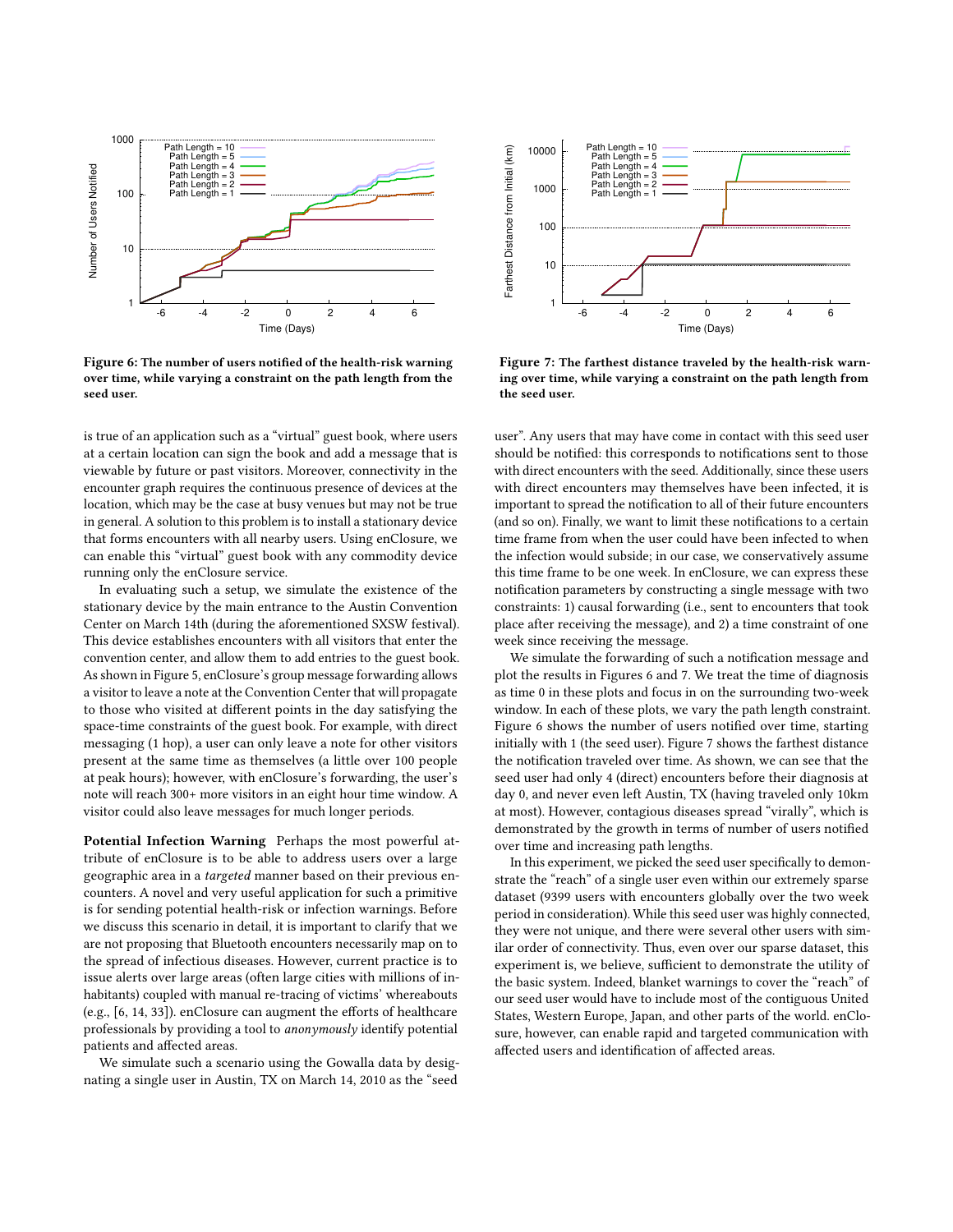# 9 CHALLENGES

We have described enClosure and its properties, applications, and basic techniques for group messaging across encounter closures as provided by enClosure. enClosure enables powerful group communication by leveraging temporal, spatial, and causal relationships between encounters. There are several interesting open questions, which we briefly discuss in this section.

Denial of Service enClosure messages are MACed and encrypted with the secret encounter key to protect their integrity and confidentiality. However, a communication channel, such as a Cloud key-value store, must ensure that an attacker is unable to delete, corrupt, or reorder other users' encrypted messages, or exhaust resources in the key-value store to deny service to others. Appropriate measures must also be in place to protect the key-value store from simple flooding DoS attacks. The enClosure prototype relies on a key-value store with a large key space, in which each key is owned by the device that created it, where the rate of key generations, puts, and gets is appropriately limited, and non-owners of a key can only perform non-destructive get operations on the key.

Unwanted communication Like any social communication platform, enClosure must deal with unwanted and inappropriate communication. In enClosure, this problem is more limited than in other communication systems like the general Internet since correspondents must be connected in the encounter graph. On the other hand, users may find unwanted communication particularly disturbing if they know it originates from an anonymous stranger who may be (or may have been) physically close.

A suitable mechanism for dealing with unwanted and inappropriate communication depends on the specific enClosure application built on top of enClosure. In general, appropriate mechanisms may include context-dependent whitelist and blacklist-based filters for unwanted communication; mechanisms to report and remove inappropriate or illegal content; as well as mechanisms to block repeat offenders. A technical challenge is to effectively block offending users without requiring all users to reveal a long-term identifier, which would enable the system to link users' actions.

Selecting communication partners enClosure is normally bundled with an app that uses enClosure for communication. Therefore, actions like selecting forwarding constraints are not directly exposed to users. Depending on the nature of an app, however, a user may have to select communication partners indirectly based on encounters. We see three broad ways in which this selection can be presented to users. First, in a spatial view, users browse their current location or past trajectory on a map, and choose a region on the map or a segment of their trajectory to select encounters. Second, in a temporal view, the users browse their calendar and choose an event or period to select encounters. Finally, in a contact view, the users choose one or more people from among their contacts to select the encounters that the users had in presence of these contacts. Combinations or subsets of these views are possible, depending on the app. For instance, a lost and found app might allow users to specify the time and/or place they last had the item.

Encounter database security enClosure stores a personal device's trajectory, which is sensitive, private information. Moreover, if an attacker were to gain access to the encounter databases of several users, she could determine the times and places where the users previously met by matching encounter ids across the databases. For this reason, the encounter database should be stored in encrypted form. To further reduce threats from malware, the database could be isolated from the rest of the system using a technology like ARM TrustZone [\[7\]](#page-12-33). Sensitive users may wish to limit their exposure in case of a breach by storing encounters only for a limited time, given that the utility of past encounters likely diminishes over time. Users concerned about being coerced to reveal their encounter database could additionally use a form of deniable encryption [\[10,](#page-12-34) [26\]](#page-12-35) to conceal the true extent of their encounter database.

Encounter graph mining The encounter graph lends enClosure its powerful communication semantics and strong properties, and also contains additional rich information. Mining this graph presents an opportunity, for instance, to establish evidence of presence or independent identity, to study geographic traffic patterns and social dynamics, and for forensics. At the same time, allowing such access presents a risk to citizens' privacy. The graph as a whole, although materialized in the forwarding agent, is not directly accessible by any single party. Nevertheless, an attacker could try to mine the graph from different vantage points by sending enClosure messages with different forwarding constraints and observe where they are received, similar to the way traceroute can be used to explore the physical Internet. Understanding how to prevent such mining for illicit purposes and enabling controlled access for legitimate purposes is a fascinating subject for future work.

### 10 CONCLUSION

In this paper, we describe and evaluate enClosure, a novel type of group communication via encounter closures. enClosure allows messages to be addressed using spatial, temporal, and causality constraints that capture a wide variety of application scenarios.

We discuss how to build enClosure on top of existing secure, privacy-preserving encounter formation between co-located users. We evaluate the feasibility of continuous encounter formation, and show that enClosure can easily be supported using current mobile hardware. Finally, using trace-based simulations, we model real-world application scenarios that benefit from enClosure's messaging via encounter closures. Even though our simulations are based on a sparse dataset, our results show that enClosure is powerful, and we expect its utility to grow as encounter systems are deployed.

# ACKNOWLEDGMENTS

We would like to thank our shepherd, Urs Hengartner, and the anonymous reviewers for their valuable feedback. The work was supported in part by the European Research Council (ERC Synergy imPACT 610150), the German Science Foundation (DFG CRC 1223), and the US National Science Foundation (NSF CNS 1526635 and NSF CNS 1314857).